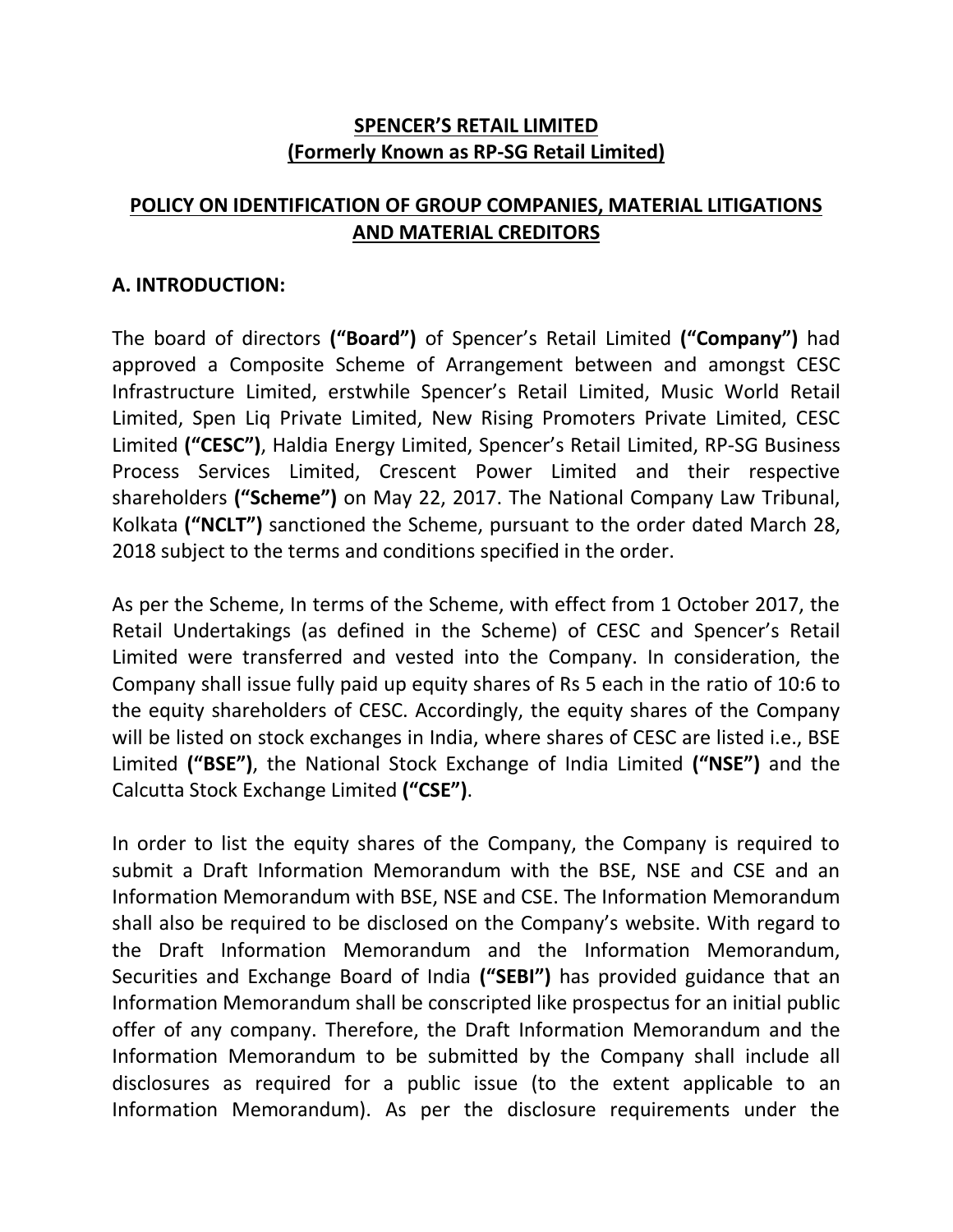Securities and Exchange Board of India (Issue of Capital and Disclosure Requirements) Regulations, 2018 **("ICDR Regulations")** a Company is required to disclose its policy of materiality in the Draft Information Memorandum and the Information Memorandum.

In view of the above, the Board of the Company is required to adopt a policy on materiality on Group Companies, material litigations and material creditors of the Company.

All capitalised terms not specifically defined in this Policy shall have the same meanings ascribed to such terms in the Draft Information Memorandum and the Information Memorandum.

## **B. OBJECTIVE :**

This document has been formulated to define the materiality policy for identification of (i) outstanding litigation involving Spencer's Retail Limited (the **"Company"**), Subsidiaries and the Directors and Promoters; (ii) Group Companies, and (iii) identification of material creditors (together, the "**Policy**"), in terms of the disclosure requirements under Schedule VI of the ICDR Regulations for the purposes of disclosures in the Draft Information Memorandum and the Information Memorandum.

This policy shall be called the **'Policy on Identification of Group Companies, Material Creditors and Material Litigations' ("Policy")**

This Policy on Identification of Group Companies, Material Litigations and Material Creditors shall be come into effect from the date of its approval by our Board.

## **C. POLICY PERTAINING TO THE IDENTIFICATION OF GROUP COMPANIES AND MATERIAL CREDITORS AND MATERIAL LITIGATIONS:**

The policy with respect to the identification of the group companies of our Company, material

litigations and material creditors shall be as follows:

## **Identification of the Group Companies**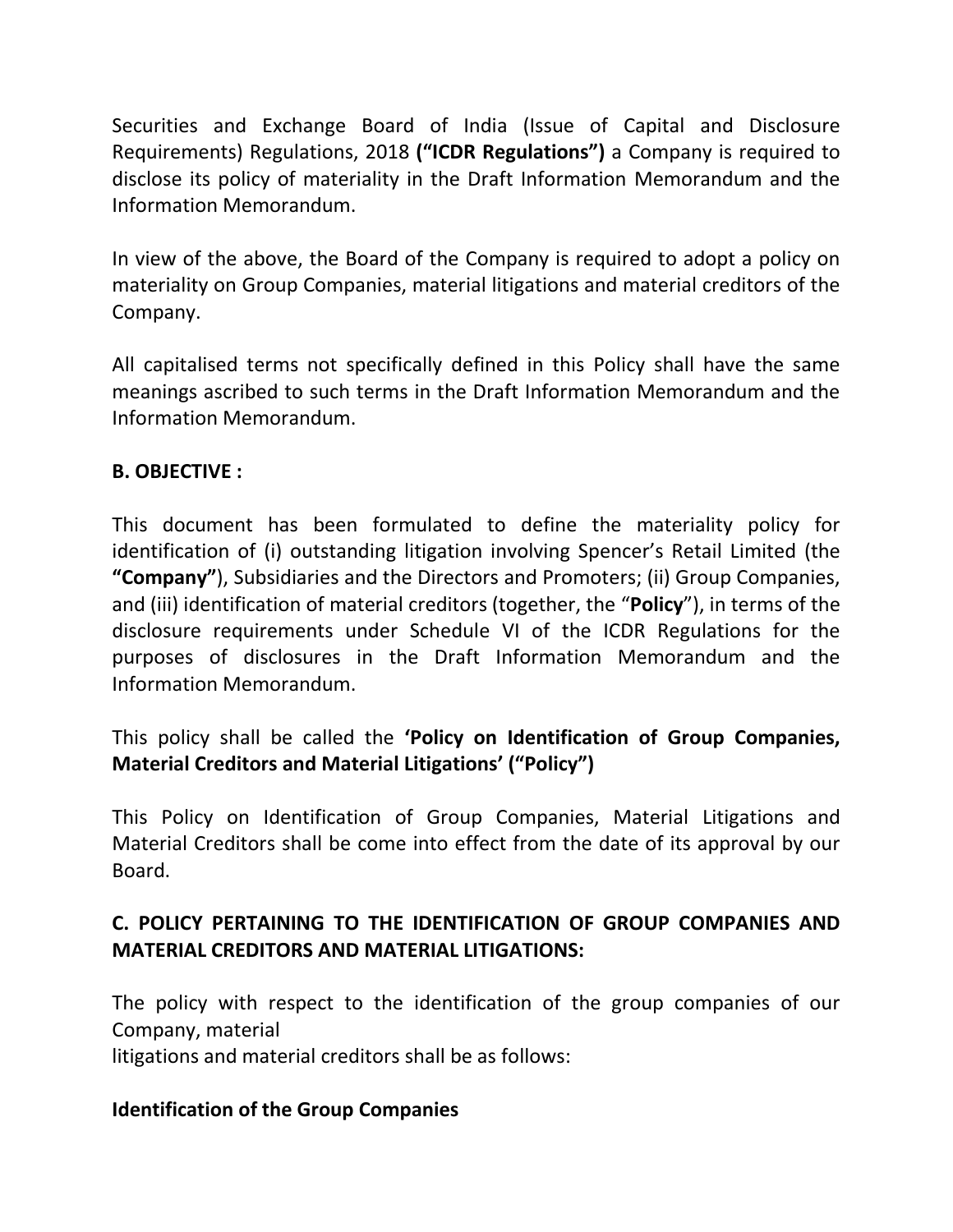In terms of the ICDR Regulations, group companies, include such companies (other than promoter(s) and subsidiary(ies)): (i) with which the relevant issuer company had related party transactions during the period for which financial information is disclosed in the Draft Information Memorandum and the Information Memorandum, as covered under the applicable accounting standards, and (ii) any other companies as considered material by the Board of Directors. Accordingly, all such companies (other than the corporate Promoter and Subsidiaries) covered under the schedule of related party transactions as per the standalone Financial Statements shall be considered as Group Companies.

In addition, the policy on identification of any other 'material' companies for consideration as Group Companies (other than the corporate Promoter, Subsidiaries and the companies covered under the schedule of related party transactions as per the standalone Financial Statements), is as set out below.

For the purpose of disclosure in the Draft Information Memorandum and the Information Memorandum, a company shall be considered material and will be disclosed as a 'Group Company' in the Draft Information Memorandum and the Information Memorandum if such company:

- (i) is a member of the Promoter Group (other than the corporate Promoter and Subsidiaries); and
- (ii) has entered into one or more transactions with the Company during the last completed financial year, which individually or cumulatively in value exceeds 10% of the total revenue of the Company for that financial year as per the standalone financial statements;

Information about Group Companies identified based on the above approach shall be disclosed in the Draft Information Memorandum and the Information Memorandum in accordance with SEBI ICDR Regulations.

#### **Material Litigation**

In terms of Schedule VI, Part A, Clause (12), sub-clause (A) para (1) of the ICDR Regulations, our Company is required to disclose in the Draft Information Memorandum and the Information Memorandum, (i) all criminal proceedings, (ii) all actions by statutory or regulatory authorities, (iii) all claims related to direct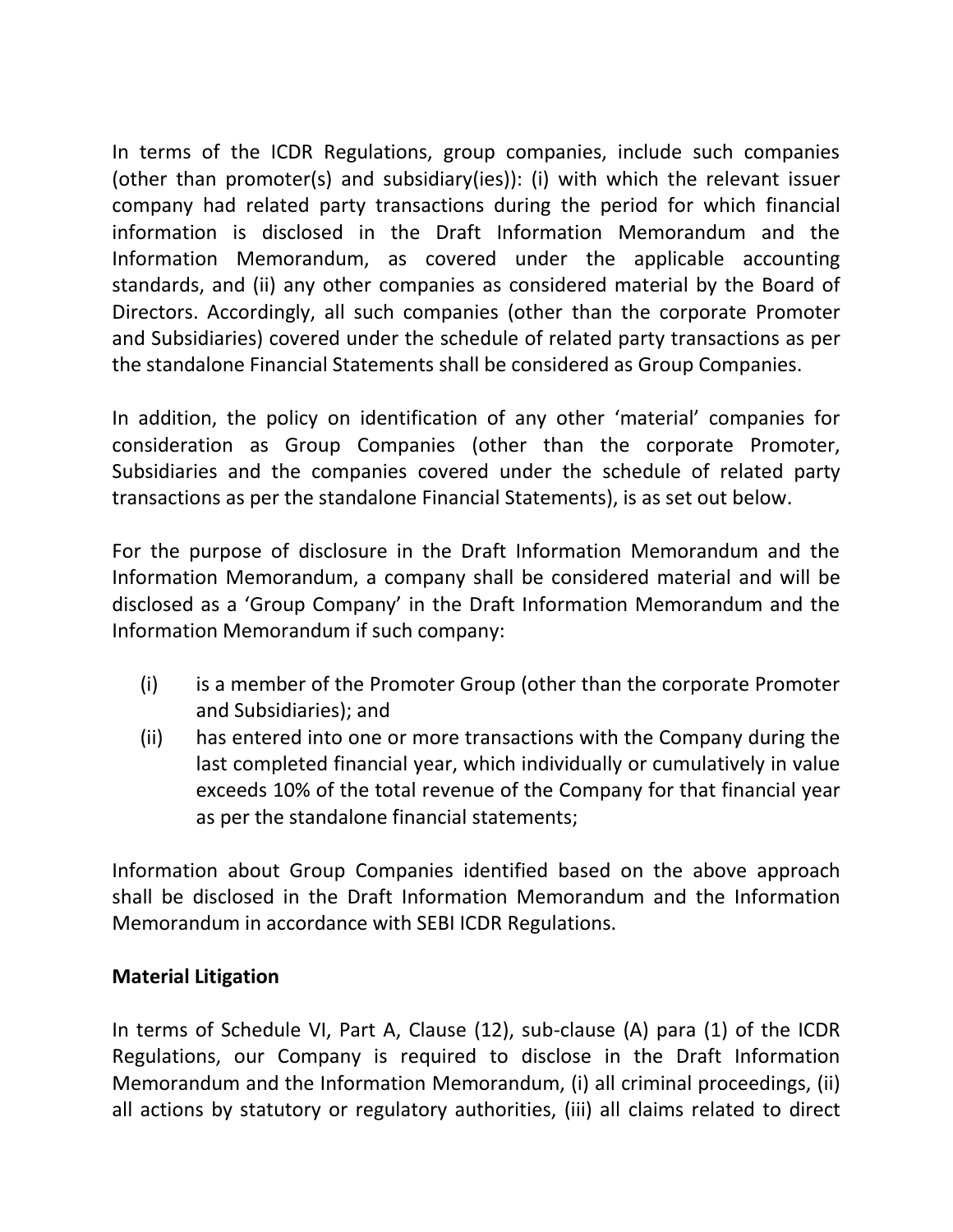taxes (in a consolidated manner); and (iv) Other pending litigations - As per the policy of materiality defined by the Board of Directors; in each case involving our Company, Directors, Subsidiaries and Promoters.

For the purpose of material litigation in (iv) above, the Company shall consider all outstanding litigation against the Company, Directors, Subsidiaries or Promoters involving an amount equal to or greater than Rs. 1051 lakh (being 1 % of the total income i.e. 105180.93 lakh) as per the standalone Financial Statements as on 31 March, 2018 as the appropriate threshold for determining material litigation. Further, litigations involving the Company, Directors, Subsidiaries or Promoters whose outcome could have a material impact on the business, operations, prospects or reputation of the Company; be considered as 'material litigation' for disclosure in the Draft Information Memorandum and the Information Memorandum.

Additionally, in terms of the ICDR Regulations, the Company is required to disclose:(a) any disciplinary action (including any penalty imposed) by the Securities and Exchange Board of India or the stock exchanges against the Promoters in the last five financial years; and (b) litigation involving the Group Companies, which may have a material impact on the Company, as applicable.

Further, pre-litigation notices received by the Company, the Subsidiaries, the Promoters, a Director or the Group Company (the "Relevant Parties") from third parties (excluding those notices issued by statutory/regulatory/tax authorities) shall, unless otherwise decided by the Board of Directors, not be considered material until such time that the Relevant Party is impleaded as defendant in litigation proceedings before any judicial forum.

## **Material Creditors**

In terms of the ICDR Regulations, the Company shall make relevant disclosures in the Draft Information Memorandum and the Information Memorandum for outstanding dues to creditors:

(i) based on the policy on materiality adopted by the Board of Directors and as disclosed in the Draft Information Memorandum and Information Memorandum, details of the Company's creditors, including the consolidated number of creditors and the aggregate amount involved;